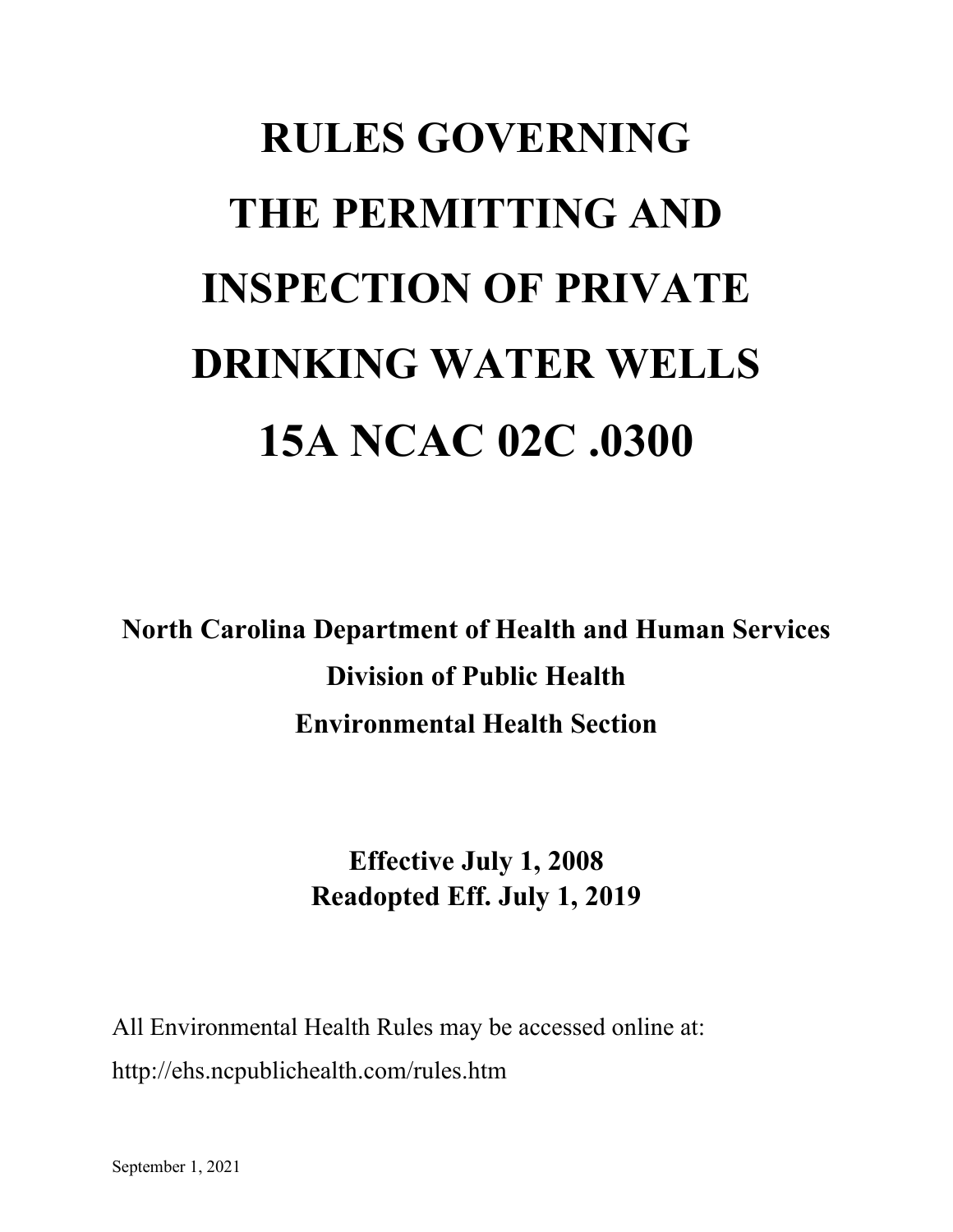#### **SECTION .0300 - PERMITTING AND INSPECTION OF PRIVATE DRINKING WATER WELLS**

#### **15A NCAC 02C .0301 SCOPE AND PURPOSE**

(a) The purpose of the rules of this Section is to set out standards for permitting and inspection of private drinking water wells as defined in G.S 87-85 by local health departments pursuant to G.S. 87-97.

(b) The rules of 15A NCAC 02C .0100 apply to private drinking water wells, as well as the following: (1) Potential sources of groundwater contamination shall not be located closer to the well than the

- separation distances specified in 15A NCAC 02C .0107(a)(2) or .0107(a)(3), as applicable;
- (2) In addition to the provisions in 15A NCAC 02C .0109, the builder, well contractor, pump installer, or homeowner, as applicable, shall provide assistance when necessary to gain access for inspection of the well, pumps, and pumping equipment; and
- (3) In addition to the requirements of 15A NCAC 02C .0113, any well that acts as a source or channel of contamination shall be repaired or permanently abandoned within 30 days of receipt of notice from the local health department.

*History Note: Authority G.S. 87-87; 87-97; Eff. July 1, 2008; Readopted Eff. July 1, 2019.* 

## **15A NCAC 02C .0302 DEFINITIONS**

The definitions in G.S. 87-85 and 15A NCAC 02C .0102 apply throughout this Section. In addition, the following definitions apply throughout this Section:

- (1) "Abandonment Permit" means a well abandonment permit issued by the local health department authorizing or allowing the permanent abandonment of any private drinking water well as defined in the rules of this Section.
- (2) "Certificate of Completion" means a certification by the local health department that a private drinking water well has been constructed or repaired in compliance with the construction permit or repair permit.
- (3) "Construction of wells" means the term as defined in G.S. 87-85.
- (4) "Construction permit" means a well construction permit issued by the local health department authorizing or allowing the construction of any private drinking water well as defined in the rules of this Section.
- (5) "Known source of release of contamination" means a location where any of the following activities, facilities, or conditions have been documented by the Department of Environmental Quality or a local health department:
	- (a) Groundwater contamination incidents arising from agricultural operations, including application of agricultural chemicals pursuant to 15A NCAC 02L;
	- (b) Groundwater contamination associated with the construction or operation of injection, monitoring, and other wells subject to permitting under the Well Construction Act and this Subchapter;
	- (c) Groundwater contamination associated with the operation of non- discharge, discharge (NPDES) facilities, land application of animal waste, and other activities subject to permitting under G.S. 143-215.1;
	- (d) Releases of hazardous waste or constituents that currently exceed the Groundwater Quality Standards listed in 15A NCAC 02L at facilities governed under G.S. 130A-294;
	- (e) Dry-Cleaning Solvent Cleanup sites regulated under G.S. 143-215.104(A);
	- (f) Pre-regulatory landfills and Inactive hazardous substance or waste disposal sites governed under the Inactive Hazardous Sites Act of 1987, G.S. 130A-310;
	- (g) Solid waste facilities subject to 15A NCAC 13B that have monitoring wells with exceedances of the Groundwater Protection Standards as defined in 15A NCAC 13B  $.1634(g)$  and (h);
	- (h) Releases of petroleum and hazardous substances subject to G.S. 143-215.75 through 215.98;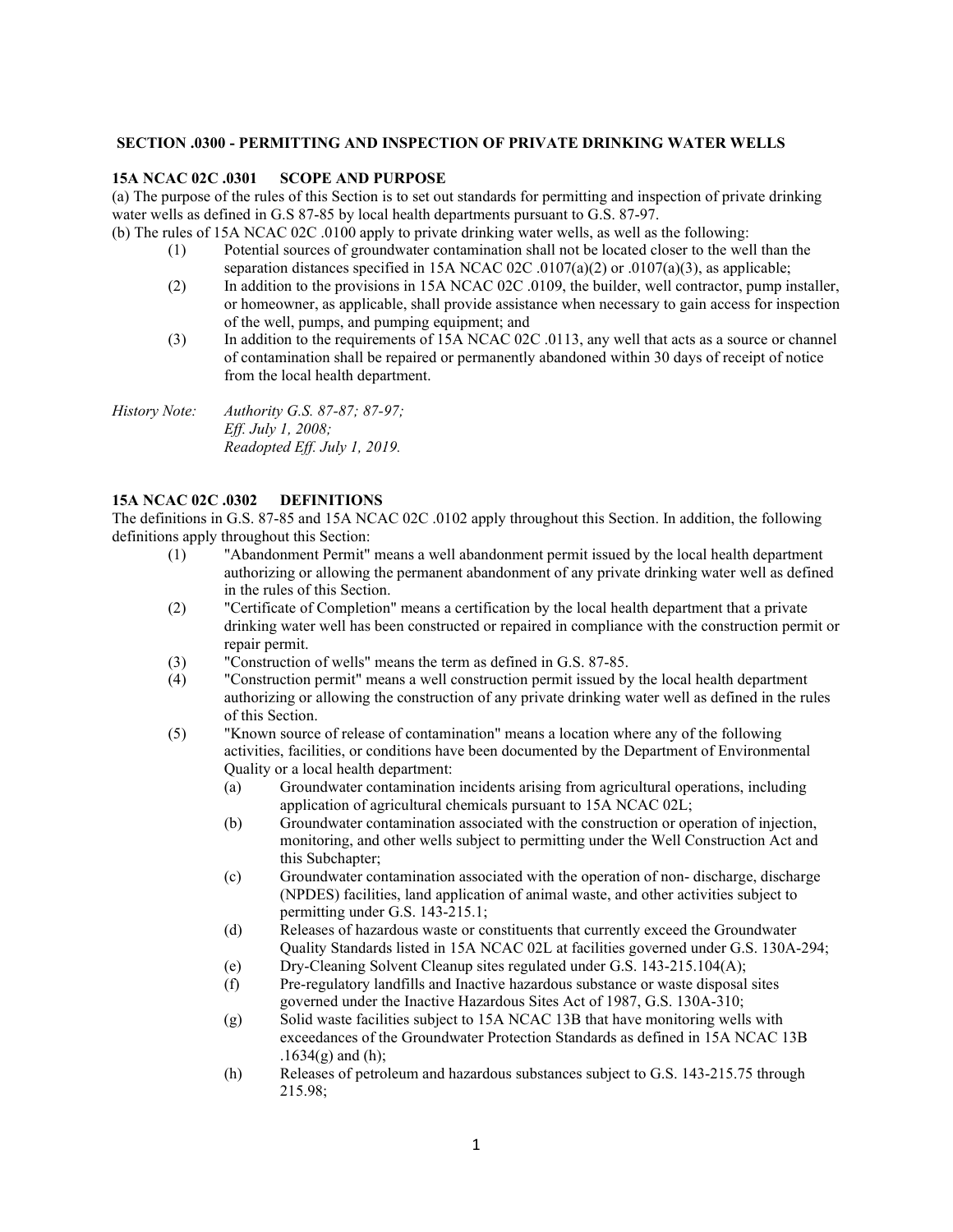- (i) Sites that fall within the authority of the Brownfields Property Reuse Act as defined by G.S. 130A, Article 9 Part 5;
- (j) Contamination associated with pollution sources in soils or other sites known or suspected to have exceeded the Groundwater Quality Standards listed in 15A NCAC  $02L$ ; or
- (k) Contamination known to the local health department through experience with the property, surrounding properties, or information provided by the applicant.
- (7) "Local Health Department" means the authorized agent of the county or district health department or its successor.
- (8) "Person" means the term as defined in G.S. 87-85.
- (9) "Plat" means a property survey prepared by a registered land surveyor, drawn to a scale of one inch equals no more than 60 feet, that includes: the specific location of all structures and proposed structures and appurtenances, including decks, porches, pools, driveways, out buildings, existing and proposed wastewater systems, existing and proposed wells, springs, water lines, surface waters or designated wetlands, easements, including utility easements, and existing or proposed chemical or petroleum storage tanks above or below ground. "Plat" also means, for subdivision lots approved by the local planning authority and recorded with the county register of deeds, a copy of the recorded subdivisions plat that is accompanied by a site plan that is drawn to scale.
- (10) "Pumps" and "pumping equipment" means the terms as defined in G.S. 87-85.
- (11) "Repair" means the term as defined in G.S. 87-85.
- (12) "Repair permit" means a well repair permit issued by the local health department authorizing or allowing the repair of any private drinking water well as defined in the rules of this Section.
- (13) "Site plan" means a drawing not necessarily drawn to scale that shows the existing and proposed property lines with dimensions, and the specific location of all structures and proposed structures and appurtenances, including decks, porches, pools, driveways, out buildings, existing and proposed wastewater systems, existing and proposed wells, springs, water lines, surface waters or designated wetlands, easements, including utility easements, and existing or proposed chemical or petroleum storage tanks above or below ground.
- (14) "Water supply system" means pump and pipe used in connection with or pertaining to the operation of a private drinking water well including pumps, distribution service piping, pressure tanks, and fittings.
- (15) "Well contractor activity" has the same meaning as in G.S. 87-98.2(6).
- (16) "Well seal" means the term as defined in G.S. 87-85.
- *History Note: Authority G.S. 87-87; 87-97; Eff. July 1, 2008; Readopted Eff. July 1, 2019.*

#### **15A NCAC 02C .0303 APPLICATION FOR PERMIT**

A property owner or the property owner's agent shall submit an application for a permit to construct, repair, or abandon a private drinking water well to the local health department for the county where the well is located or will be located. The application shall include:

- (1) The name, the address, and the phone number of the proposed well property owner or agent;
- (2) The signature of owner or agent;
- (3) The address and the parcel identification number of the property where the proposed well is to be located;
- (4) A plat or site plan;
- (5) The intended use(s) of the property;
- (6) Other information deemed necessary by the local health department to determine the location of the property and any site characteristics, such as existing or permitted sewage disposal systems, easements or rights of way, existing wells or springs, surface water or designated wetlands, chemical or petroleum storage tanks, landfills, waste storage, known source of release of contamination, and any other characteristics or activities on the property or adjacent properties that could impact groundwater quality or suitability of the site for well construction;
- (7) Any current or pending restrictions regarding groundwater use as specified in G.S. 87-88(a); and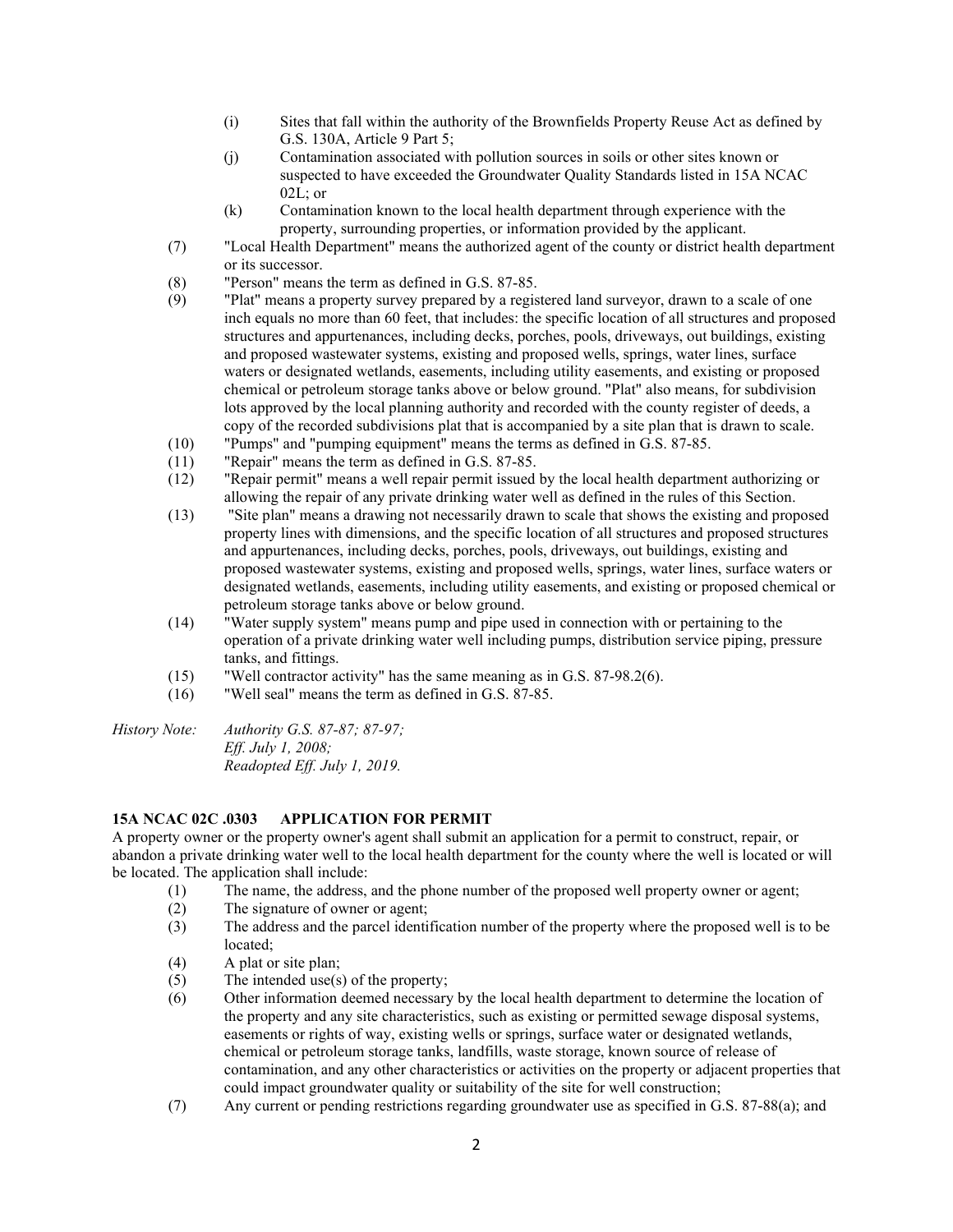(8) Any variances regarding well construction or location issued under 15A NCAC 02C .0118.

*History Note: Authority G.S. 87-87; 87-97; Eff. July 1, 2008; Readopted Eff. July 1, 2019.* 

#### **15A NCAC 02C .0304 PERMITTING**

(a) No person shall construct a private drinking water well without first obtaining a well construction permit from the local health department. No person shall repair a private drinking water well without first obtaining a well repair permit, except a well repair permit is not required for maintenance or pump repair or replacement. Disinfection in accordance with 15A NCAC 02C .0111 is a maintenance activity that does not require a repair permit. No person shall permanently abandon a private drinking water well without first obtaining a well abandonment permit from the local health department.

(b) Before issuing a well construction permit, the local health department shall conduct a field investigation to evaluate the topography, landscape position, available space, and potential sources of groundwater contamination on or around the site where a private drinking water well is to be located. Furthermore, the Department shall conduct a search of DEQ's published inventories to determine whether the proposed well site is located within 1,000 feet of a known source of release of contamination. The local health department shall issue a private water well construction permit after determining the site can be permitted for a well meeting the rules of this Section. The local health department shall not issue a construction permit for a well in violation of restrictions regarding groundwater use established pursuant to G.S. 87-88(a). The construction permit shall include a site plan showing the location of potential sources of contamination and area(s) suitable for well construction. The construction permit shall reference documentation from DEQ's published inventories of known releases of contamination within 1,000 feet of the proposed well site, and any known risk of constructing the well related to those findings. The local health department shall issue a written notice of denial of a construction permit if it determines a private drinking water well cannot be constructed in compliance with the rules of this Section. The notice of denial shall include reference to specific laws or rules that cannot be met and shall be provided to the applicant.

(c) Any well permit shall be valid for a period of five years; however, the local health department may revoke a permit at any time if it determines that there has been a material change in any fact or circumstance upon which the permit shall not be issued. The validity of a well construction permit or a well repair permit is not affected by a change in ownership of the site where a private drinking water well is proposed to be located if the proposed well can still be constructed or repaired in the permitted area and in accordance with this Section and 15A NCAC 02C .0100. The local health department may suspend or revoke any permits issued upon a determination that the rules of this Section have been violated.

(d) If there is an improperly abandoned well(s) on the site, the construction permit shall be conditioned upon repair or abandonment of those improperly abandoned well(s) in accordance with the rules of 15A NCAC 02C .0100.

*History Note: Authority G.S. 87-87; 87-97; Eff. July 1, 2008; Readopted Eff. July 1, 2019.* 

#### **15A NCAC 02C .0305 GROUT INSPECTION AND CERTIFICATION**

(a) The well contractor shall contact the local health department to schedule a grout inspection before grouting a private drinking water well and include the location, permit number, and anticipated time for grouting each private drinking water well. The local health department shall schedule the appointment by the end of the business day before the grouting is to occur except where the local health department has made provisions for scheduling inspections at night or on the same day of the inspection.

(b) Upon completion of a grout inspection, the local health department shall provide a written certification on the well permit that a grout inspection was completed and that the grouting is in compliance with the rules of 15A NCAC 02C .0100. When a local health department is unable to conduct a grout inspection within one hour of the scheduled time, the well contractor may grout a well without a grout inspection by the local health department. The well contractor shall provide a written certification to the local health department that the well has been grouted in compliance with the rules of 15A NCAC 02C .0100. A completed Well Construction Record form GW-1 stating the well was grouted in compliance with the rules of this Section shall serve as the well contractor's grout certification.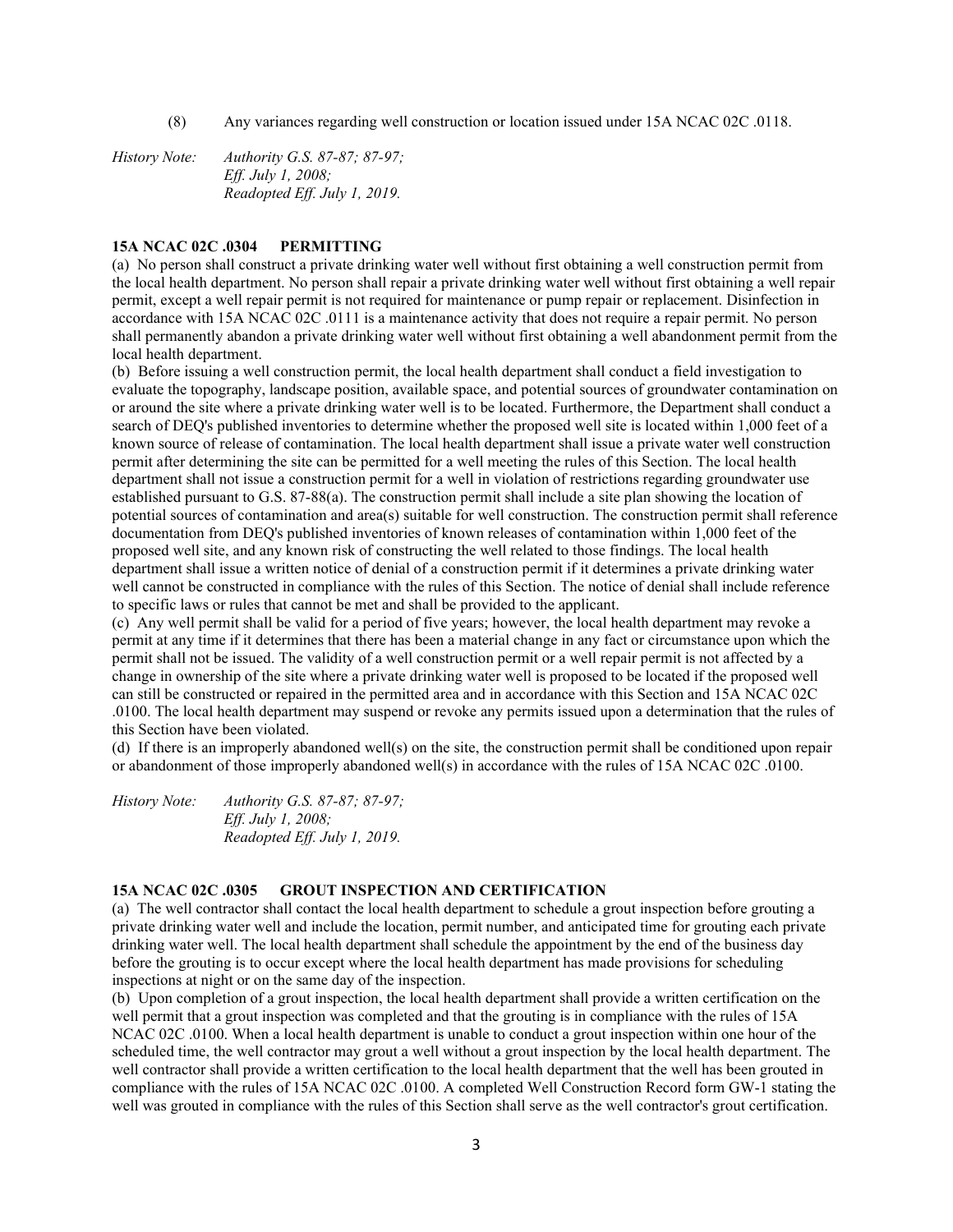For purposes of issuing a Certificate of Completion, the well contractor's grout certification shall be accepted by the local health department as evidence the grout complies with the rules of this Section if the local health department:

- (1) was contacted by the well contractor to schedule a grout inspection;<br>(2) was unable to inspect the grouting of the well within one hour follow
- was unable to inspect the grouting of the well within one hour following the scheduled time; and
- (3) upon final inspection, finds no evidence to indicate the well grout does not comply with the rules of this Section.

*History Note: Authority G.S. 87-87; 87-97; Eff. July 1, 2008; Readopted Eff. July 1, 2019.* 

#### **15A NCAC 02C .0306 WELL COMPLETION AND CERTIFICATION**

(a) After receiving a permit to construct a private drinking water well, the property owner or agent shall notify the health department prior to well construction if any of the following occur:

- (1) The separation criteria specified in 15A NCAC 02C .0107 cannot be met;
- (2) The residence or other structure is located other than indicated on the permit;<br>(3) The use of the structure is changed from the use specified on the permit;
- The use of the structure is changed from the use specified on the permit;
- (4) The septic system needs to be changed from the location indicated on the permit;
- (5) Landscaping changes have been made that may affect the integrity of the well;
- (6) There are current or pending restrictions regarding groundwater use as specified in G.S. 87-88(a);
- (7) The water source for any well intended for domestic use is adjacent to any water-bearing zone suspected or known to be contaminated; or
- (8) Any other changes occur in the information provided in the application for the well permit.

(b) The well contractor shall maintain a copy of the well construction permit, repair permit, or abandonment permit on the job site at all times during the construction, repair, or abandonment of the well. The well contractor shall meet all the conditions of the permit.

(c) The well contractor shall submit a copy of Well Construction Record (GW-1) to the local health department. Upon completion of construction or repair of a private drinking water well for which a permit is required, the local health department shall inspect the well and issue a Certificate of Completion that includes an "as built" drawing. Prior to the issuance of a Certificate of Completion, the local health department shall verify that the well was constructed in the designated area and according to the well construction permit and the rules of this Subchapter. The local health department shall inspect the grout around the casing for any settling, inspect the well head after the well seal is in place, and verify that a Well Construction Record has been received from the certified well contractor. No person shall place a private drinking water well into service without first having obtained a Certificate of Completion.

*History Note: Authority G.S. 87-87; 87-97; Eff. July 1, 2008; Readopted Eff. July 1, 2019.* 

## **15A NCAC 02C .0307 WELL DATA AND RECORDS**

(a) Any person completing, abandoning, or repairing any well shall submit a record of the construction, abandonment, or repair to the local health department and the Division of Water Resources within 30 days of completion of construction, abandonment, or repair. The record shall be on a form provided by the Department of Environmental Quality.

(b) The local health department shall maintain a registry of all permitted private drinking water wells, specifying the well location and the water quality test results until the well is permanently abandoned in accordance with this Subchapter.

*History Note: Authority G.S. 87-87; 87-97; Eff. July 1, 2008; Readopted Eff. July 1, 2019.*